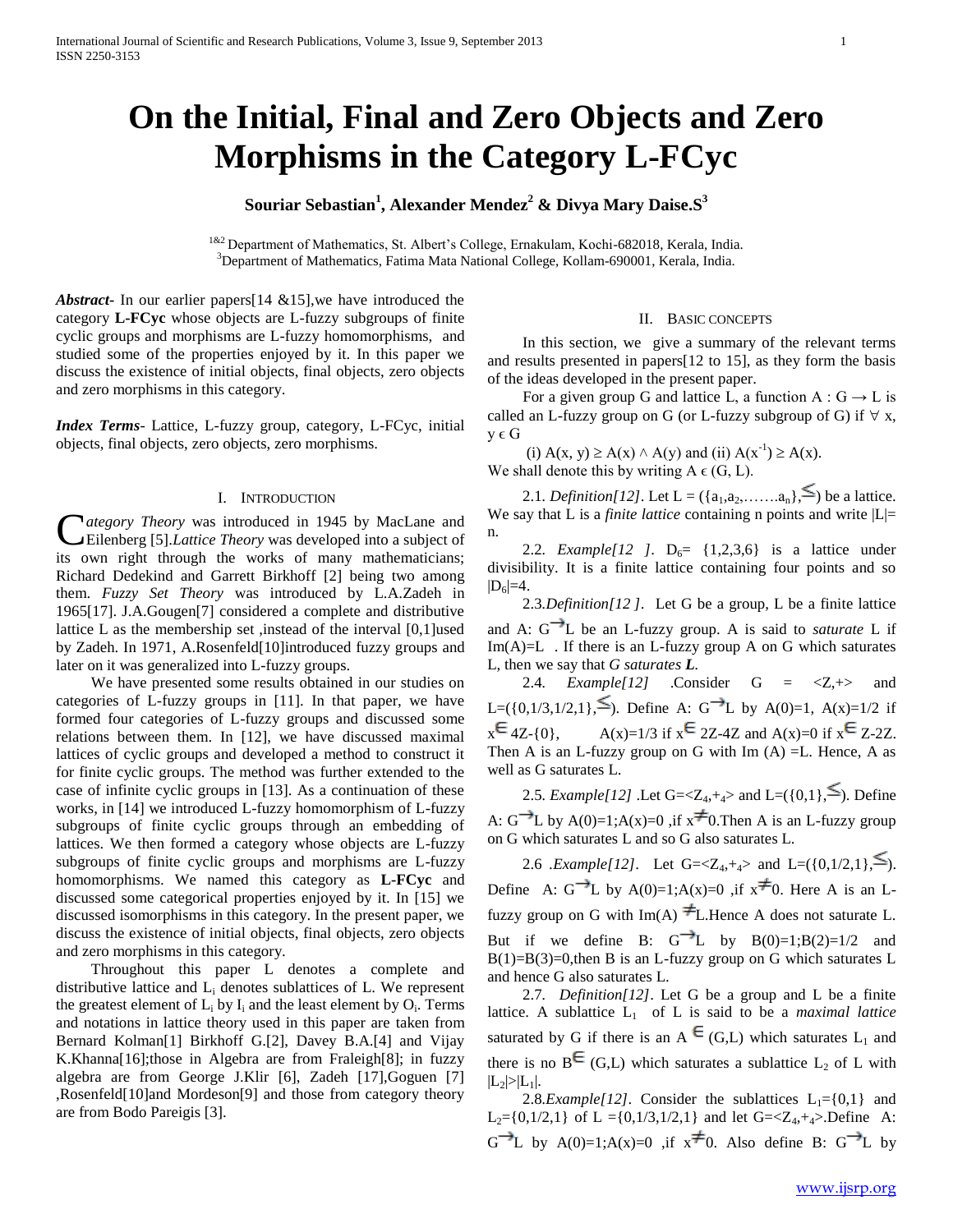B(0)=1;B(2)=1/2 and B(1)=B(3)=0. Then L<sub>1</sub> is not a maximal lattice of G, because there is  $L_2$  with  $|L_2|>|L_1|$  and B: G<sup>----</sup>L which saturates  $L_2$ . It can be shown that  $L_2$  is a maximal lattice for G. We may recall that a group G is said to be of prime power order if  $|G| = p^n$ , for some prime number p and positive integer n.

 2.9.*Theorem[16].*Let G be a cyclic group of prime power order. Then the lattice of all subgroups of G is a chain∎

 2.10*.Theorem[12]*. Let G be a cyclic group of prime power order. Then a maximal lattice  $L_G$  for G is a chain isomorphic to the chain of all subgroups of G∎

 It is well-known that every finite cyclic group of order n is isomorphic to  $Z_n$ . So, henceforth we represent cyclic groups of order n by  $Z_n$ .

2.11*. Proposition [8]*. The group  $Z_m$  X  $Z_n$  is isomorphic to Z<sub>mn</sub> if and only if m and n are relatively prime∎

2.12*. Proposition*[8]. The group  $\prod_{i=1}^{n} Z_{m_i}$  is cyclic and isomorphic to  $Z_{m_1 m_2 m_3 \dots m_n}$  if and only if the numbers  $m_i$ 

,for i=1,2…n are pairwise relatively prime∎ 2.13*. Theorem*[12]. Suppose  $n = p_1^{n_1} p_2^{n_2} \dots \dots \dots p_r^{n_r}$ where  $p_i$ 's are distinct primes. Then the maximum lattice for  $Z_n$  $Z_{p_1}^{n_1} X Z_{p_2}^{n_2} \dots X Z_{p_r}^{n_r}$  is the product lattice of the maximum chains for the factors  $Z_{p_i}^{n_i}$  .■

2.14. *Definition*[14]. Let  $A^{\epsilon}$  (G,L). Then for  $a^{\epsilon}$ L, the set  $A^{-1}$  (a) ={ $x \in G/A(x) = a$ } is called the *A-pre image* of a.

2.15. *Definition*[14]. Let A  $\epsilon$ <sub>(G, L)</sub>. Then the collection of all A-pre images

 $Pr(L) = {A^{-1} (a)/a \Xi_L}$ 

is called the *A-pre image set* of L

 2.16*.Definition[3].* Let L and M be lattices. A mapping f:  $L \rightarrow M$  is called a *lattice homomorphism* if for all a,  $b \in L$  $f(a \wedge b) = f(a) \wedge f(b)$  and  $f(a \vee b) = f(a) \vee f(b)$ 

 If, in addition, the mapping f is one-to-one and onto, we call f a *lattice isomorphism*. If f:  $L \rightarrow M$  is an isomorphism, we say that L is *isomorphic* to M.

2.17 *Definition*[3]. Let L and M be lattices. If f:  $L^{\rightarrow}$ M is a one-to-one homomorphism, then f is said to be an *embedding* of L into M. In this case, L is isomorphic to the sublattice f (L) of M and we say that L is *embeddable* on M.

2.18*. Definition.*[14] Let  $G_1$  and  $G_2$  be two finite cyclic groups with maximum lattices  $L_1$  and  $L_2$  respectively, where  $L_1$ is embeddable on L<sub>2</sub>. Let A  $\epsilon_{(G_1, L_1)}$  and B  $\epsilon_{(G_2, L_2)}$ , each of them saturating its respective lattice. Let f:  $L_1 \rightarrow L_2$  be a map such that

- (1)  $f(I_1)=I_2$ , where  $I_1$  and  $I_2$  are maximum elements of  $L_1$ and  $L_2$  respectively, and
- (2) f defines an embedding of  $L_1$  on  $L_2$ .

Then a map F:  $Pr(L_1) \rightarrow Pr(L_2)$  is said to be an *L-fuzzy homomorphism* from A to B through f if  $F(A^{-1}(a)) = B^{-1}(f(a))$  for every a in L<sub>1</sub>.

- We shall denote this by writing  $F_f$ :  $A \rightarrow B$  is a homomorphism.
	- 2.19*. Definition [3].* A *category*  $\mathcal{C}$  consists of:
	- (1) a *class of objects*, denoted as  $Ob^{\mathcal{C}}$  and whose members are denoted as A, B, C,…
	- (2) a family of mutually disjoint sets  ${Mor}(A, B)$  for all objects A,B in  $\mathcal{C}_i$ , whose elements f,g,h,  $\in$  Mor(A,B) are called *morphisms* and
	- (3) a family of maps called *composition* { Mor(A,B) X  $Mor(B, C) \rightarrow Mor(A, C)$  in which (f, g)  $\mapsto$  gf for all A,B,C  $\in$  Ob  $\mathcal{C}$ .

satisfying the following axioms:

- (1) Associativity: For all A,B,C,D  $\in$  Ob  $\mathcal C$  and all  $f \in \text{Mor}(A,B)$ ,  $g^{\text{E}}$ Mor(B,C) and h  $\in$  Mor(C,D), we have, h(gf)=(hg)f
- (2) Identity: For each  $A^{\epsilon}$ Ob  $\epsilon$  there is a morphism  $I_{A}$  $E_{\text{Mor}(A,A)}$ , called the *identity*, such that we have, fI<sub>A</sub>=f and  $I_{\text{A}}g=g$  for all  $B,C \in Ob^{\mathbb{C}}$ , and all  $f \in \text{Mor}(A,B)$  and g  $\epsilon_{\text{Mor}(C,A)}$

 2.20*. Example [3].* All sets together with the set maps and their composition form a category. This category is denoted by **Set.**

 2.21*.Theorem.[14]* L-fuzzy subgroups of finite cyclic groups which saturate their respective maximum lattices together with L-fuzzy homomorphism of L-fuzzy groups through an embedding form a category∎

 2.22*.Notation.[14]* We shall denote the above category by **L-FCyc.** Whenever we say that A is an object in **L-FCyc,** we shall mean that there is a finite cyclic group  $G_1$  and a corresponding maximum lattice  $L_1$  such that  $A^{\epsilon}$  (G<sub>1</sub>, L<sub>1</sub>). Similarly, the statement  $F_f$ :  $A^{\rightarrow}$  B is a morphism in **L-FCyc** shall imply that  $A^{\epsilon}(G_1, L_1), B^{\epsilon}(G_2, L_2), F: Pr L_1 \rightarrow Pr L_2$  and that f:  $L_1 \rightarrow L_2$  is an embedding such that  $F(A^{-1}(a)) = B^{-1}(f(a))$ for every point a in  $L_1$ .

2.23. Proposition[14]. Let  $F_f$ :  $A^{\rightarrow}$  B and  $F_g$ :  $A^{\rightarrow}$  B be two morphisms in **L-FCyc**. Then  $f = g$ **■** 

2.24.Proposition [14] Let  $F_f$ :  $A^{\rightarrow}$  B and  $G_f$ :  $A^{\rightarrow}$  B be two morphisms in **L-FCyc.** Then  $F = G$ 

2.25.Definition [3]. Let **B** and **C** be categories. Let **F** consist of

(1) a map  $Ob^{\mathcal{B}} \ni A \mapsto \mathcal{F}(A) \in Ob\mathcal{C}$ (2) a family of maps  $Mor_{\mathcal{B}}(A, B) \ni f \mapsto \mathcal{F}(f) \in$  $Mor_{c}(\mathcal{F}(A), \mathcal{F}(B))$ 

for all  $A, B \in ObB$ 

Then  $F$  is called a *covariant functor* (or simply a *functor*) if  $\mathcal{F}$  complies with the following axioms: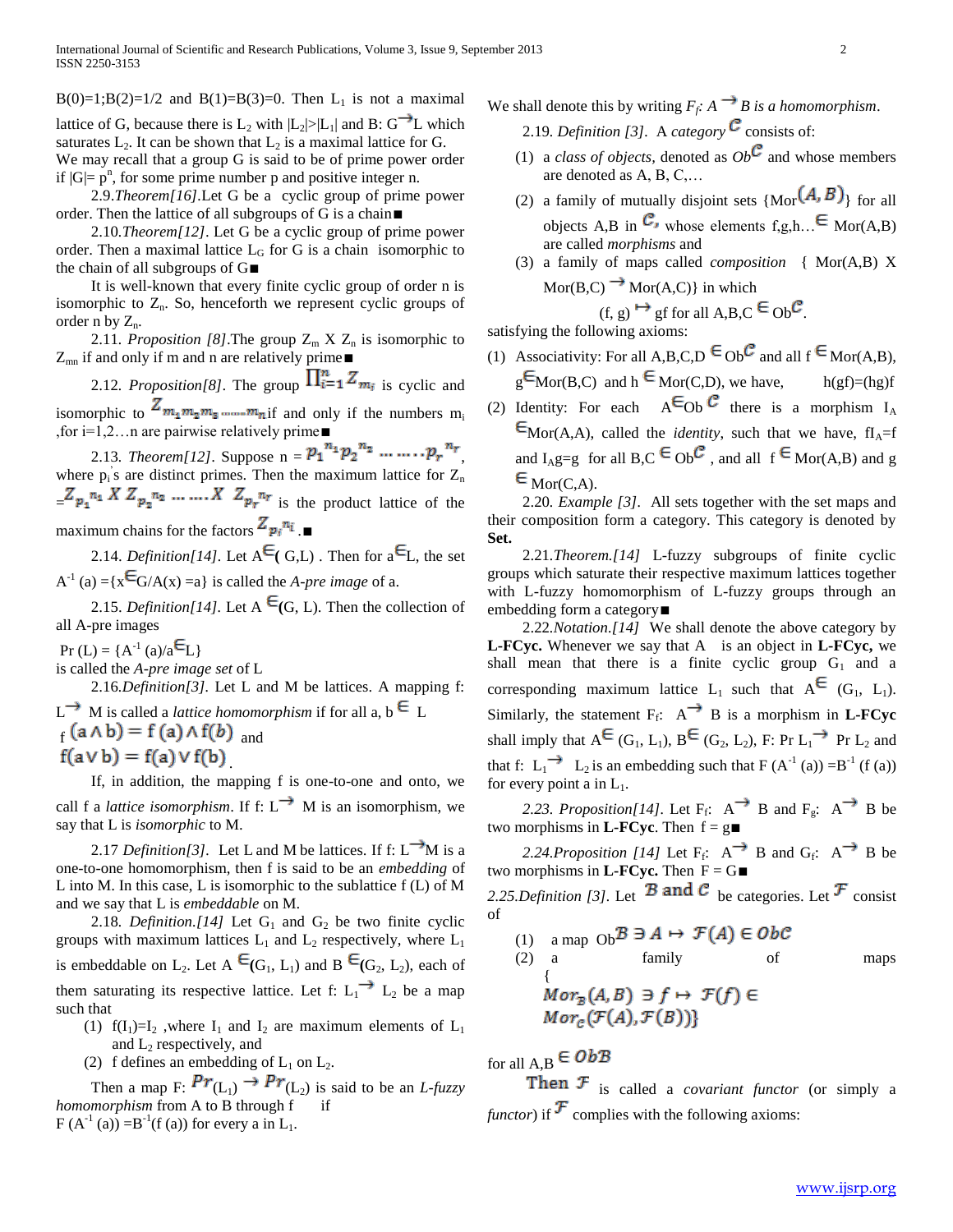(i) 
$$
\mathcal{F}(1_A) = 1_{\mathcal{F}(A) \text{ for all } A} \in \text{Ob}\mathcal{B}
$$
  
\n(ii)  $\mathcal{F}(fg) = \mathcal{F}(f)\mathcal{F}(g)$  for

all  $f \in Mor_{\mathcal{B}}(B,C)$ ,  $g \in Mor_{\mathcal{B}}(A,B)$  and  $_{for}$  all  $_{A,B,C}$  $\in$  Ob $B$ 

2.26.Definition [3].Let  $\mathcal B$  and  $\mathcal C$  be categories. Let  $\mathcal F$ consist of

(1) a map  $Ob^{\mathcal{B}} \ni A \mapsto \mathcal{F}(A) \in Ob\mathcal{C}$ (2) a family of maps { for all A, B  $\in ObB$ 

Then  $\mathcal F$  is called a *contravariant functor* if  $\mathcal F$  complies with the following axioms:

(i) 
$$
\mathcal{F}(1_A) = 1_{\mathcal{F}(A) \text{ for all } A} \in \text{Ob}\mathcal{B}
$$
  
\n(ii)  $\mathcal{F}(fg) = \mathcal{F}(g)\mathcal{F}(f)$  for

 $_{\rm all}$  f  $\in$  Mor $_{\rm \mathcal{B}}$ (B,C), g  $\in$  Mor $_{\rm \mathcal{B}}$ (A,B) and  $_{\rm for}$   $_{\rm all}$   $_{\rm A, B, C}$  $\in$  0b $B$ 

2.27. Proposition[3]. Let 
$$
C
$$
 be a category and  $A \in \text{Ob}\mathcal{C}$ . Then  $\text{Mor}(A, \cdot)$ :  $\mathcal{C} \rightarrow \text{Set}$  with  $\text{Ob }\mathcal{C} \ni_B \mapsto \text{Mor}(A, B) \in \text{Ob } \text{Set}$   $\text{Mor}(B, C) \ni_f \mapsto \text{Mor}(A, f) \in \text{Mor}(\text{Mor}(A, B), \text{Mor}(A, C))$ 

is a covariant functor. Furthermore, Mor $(-, A)$ :  $\mathcal{C} \rightarrow$  Set with

 $\overline{CD} \overset{\frown}{B} \longrightarrow \overline{Mor(B,A)} \overset{\frown}{\subseteq}$  Ob Set

 $\text{Mor}(\text{B},\text{C}) \to^{\text{A}} \text{Mor}(\text{f},\text{A}) \in \text{Mor}(\text{Mor}(\text{C},\text{A}),\text{Mor}(\text{B},\text{A}))$ is a contravariant functor∎

 *2.28. Remark [3].* The above proposition says that corresponding to any object A in a category  $\mathcal{C}$ , one can form a covariant functor Mor(A,-) and a contravariant functor Mor(-,A). Of these, Mor(A,-) is called *covariant representable functor* and Mor(-,A) is called *contravariant representable functor.*

2.29.*Definition [3]*. Let  $\mathcal C$  be a category and f a morphism in  $\mathcal{C}$ , f is called a *monomorphism* if the map Mor(B, f) is injective for all  $B \in \mathsf{Ob}\mathcal{C}$ .

2.30.Definition[3]. Let  $\mathcal C$  be a category and f a morphism in  $\mathcal C$ , f is called an *epimorphism* if the map Mor(f,B) is injective for all  $B \in ObC$ 

2.31. Lemma[3]. (a).  $f \in \text{Mor}(A,B)$  is a monomorphism in  $\mathcal C$  if and only if fg=fh implies g=h for all C  $\epsilon$  Ob $\mathcal C$  and for all  $g,h \in \text{Mor}(C,A)$ .

(b).  $f \in \text{Mor}(A,B)$  is an epimorphism in  $\mathcal C$  if and only if gf=hf implies g=h for all C  $\in$  ObC<sup>2</sup> and for all g,h  $\in$  Mor(B,C)■

 The above lemma enables us to roughly define a *monomorphism* as a *left cancellable morphism*; and an *epimorphism* as *a right cancellable morphism.*

 *2.32.Theorem[14].* Every morphism in **L-FCyc** is a monomorphism∎

 *2.33.Remark[14].* All the morphisms in **L-FCyc** are not epimorphisms. We give below an example to prove this.

2.34.Example.[14].Let  $Z_1 = \{0\}$  with the maximum lattice,  $L_1 = \{(O_1=)I_1\}$ , the one-point lattice;  $Z_2 = \{0,1\}$  with the maximum lattice,  $L_2 = \{O_2, I_2\}$  and  $Z_6 = \{0, 1, 2, 3, 4, 5\}$  with the maximum lattice  $L_3 = \{O_3(=1), 2, 3, I_3(=6)\}\$ . Define  $A:Z_1 \longrightarrow L_1$ , B  $Z_2 \rightarrow L_2$  and C :  $Z_6 \rightarrow L_3$  by  $A(0)=I<sub>1</sub>$  $B(0)=I_2, B(1)=O_2$  and  $C(0)=I_3, C(2)=C(4)=2, C(3)=3$  and  $C(1)=C(5)=O_3$ .

Define F:  $PT(L_1) \to PT(L_2)$  by  $F(A^{-1})(I_1) = \{0\}$ ; G:  $(L_2) \rightarrow PT(L_3)$  by  $G(B^{-1})(I_2)=\{0\}$  and  $G(B^{-1})(O_2)=\{2,4\}$  and  $H: \mathbf{Pr}(L_2) \to \mathbf{Pr}(L_3)$  by  $H(B^{-1})(I_2) = \{0\}$  and  $H(B^{-1})(O_2) = \{3\}.$ Define f:  $L_1 \stackrel{\longrightarrow}{\longrightarrow} L_2$  by  $f(I_1)=I_2$ ;  $g : L_2 \stackrel{\longrightarrow}{\longrightarrow} L_3$  by  $g(I_2)=I_3$ ,  $g(O_2)=2$ and h : $L_2$ <sup>--</sup>  $L_3$  by h(I<sub>2</sub>)=I<sub>3</sub>, h(O<sub>2</sub>)=3. Then  $F_f$ :A<sup>--></sup> B, G<sub>g</sub>,H<sub>h</sub> :B<sup>→</sup> C. Here  $G_g \neq H_h$ . But  $G_gF_f = H_hF_f$ 

2.35.Definition.<sup>[15]</sup> Let  $G_1$  and  $G_2$  be two finite cyclic groups with maximum lattices  $L_1$  and  $L_2$  respectively. Let f: $L_1 \rightarrow$  $L_2$  be an isomorphism. Let  $A^{\epsilon}(G_1, L_1)$  and  $B^{\epsilon}(G_2, L_2)$ , each of them saturating its respective lattice. A function F:  $Pr(L_1)$  $\rightarrow Pr_{(L_2)}$  is said to define an *L-fuzzy isomorphism* from A onto B through f if F  $(A^{-1}(a)) = B^{-1}(f(a))$  for every  $a \in L_1$ . We write  $F_f$ :  $A \rightarrow B$  is an isomorphism.

2.36. Definition [3]. Let  $\mathcal{C}$  be a category and A,B  $\epsilon$  ObC. A morphism f  $\epsilon$  Mor (A,B) is called an isomorphism if there is a mapping  $g \in \text{Mor} (B, A)$  such that  $fg = 1_B$  and  $gf = 1_A$ . 2.37. Theorem [15]. A morphism  $F_f : A^{\rightharpoonup} B$  in **L-FCyc** is an isomorphism if and only if the maximum lattices for A and B are isomorphic∎

### III. INITIAL OBJECTS,FINAL OBJECTS,ZERO OBJECTS AND ZERO MORPHISMS IN L-FCYC

 In this section,we discuss the existence of initial objects,final objects zero objects and zero morphisms in this category.All these notions are introduced first and then discussed.

*3.1 Definition*[4]. An object A in a category  $\mathcal{C}$  is called an *initial object* if Mor(A,B) consists of exactly one element for all  $B \in \mathcal{C}$ 

3.2 *Example.* Let  $Z_1 = \{0\}$  is an initial object in the category **Grp.**

*3.3 Theorem.* **L-FCyc** has initial objects.

 *Proof*: Let G be a group consisting of one element 0. Its maximum lattice is the singleton lattice  $L_1 = \{I_1\}$ . Define A: $G^{-1}L_1$  by A(0)=I<sub>1</sub>. Let H be any finite cyclic group and L<sub>2</sub> be the corresponding maximum lattice. Define B:H  $\rightarrow L_2$  which saturates L<sub>2</sub>. Define f:L<sub>1</sub> L<sub>2</sub> be such that f(I<sub>1</sub>)=I<sub>2</sub>. Then we can